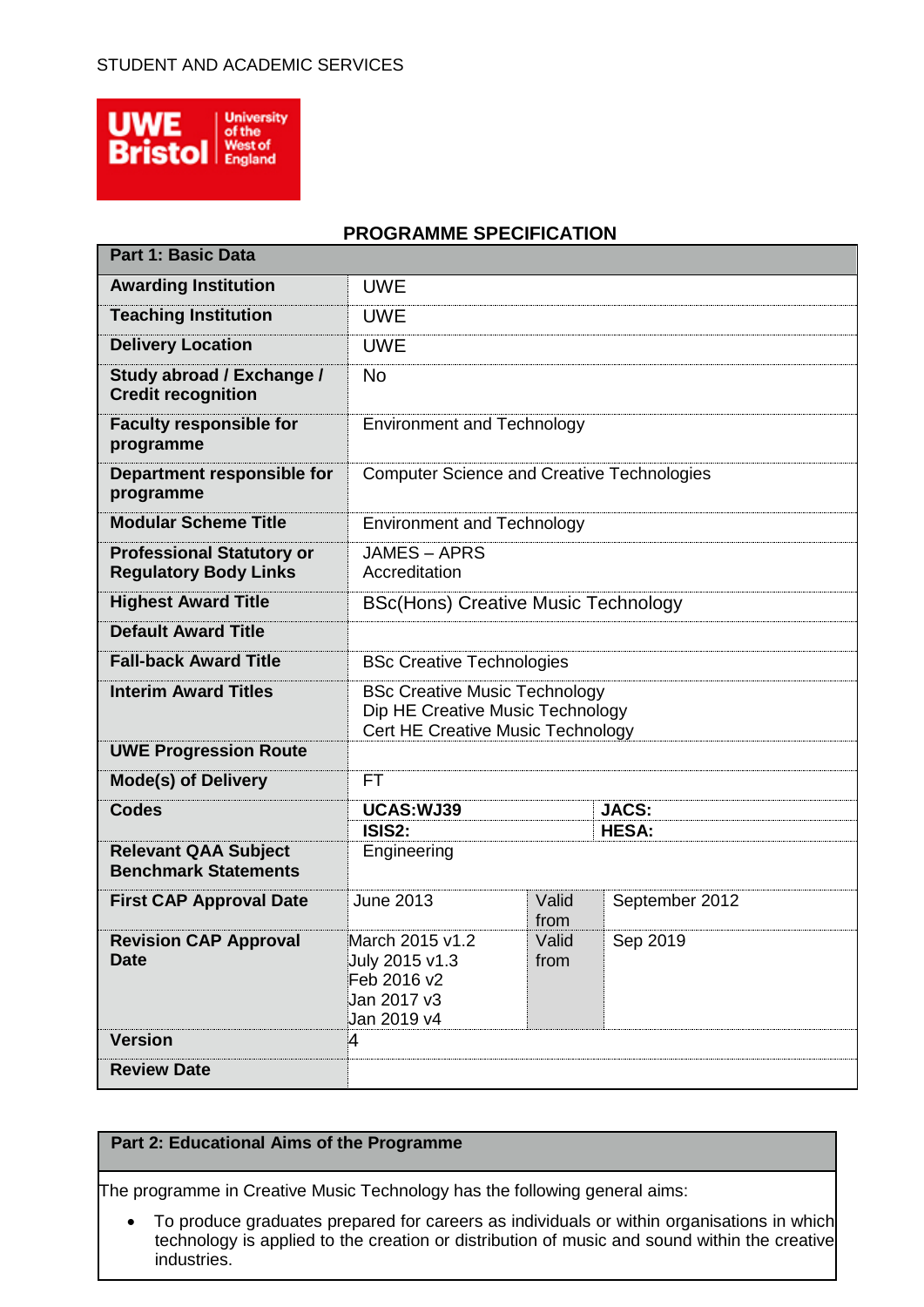#### **Part 2: Educational Aims of the Programme**

 To provide students with an industry-focused learning experience, which will allow them to develop their musical and production skills in a professional context, and which addresses their academic, professional, social and cultural development.

The programme in Creative Music Technology has the following specific aims:

- To award an honours degree in Creative Music Technology and produce graduates who have the ability to make a contribution to the creative industries as individuals or within companies engaged in the use, design and production of music or music systems, including film, theatre and other arts.
- To develop students' ability to work creatively through both composition.
- To educate students in the use and application of technology in the creative and performance arts – specifically audio and sound engineering.
- To link the design and engineering of music systems with appropriate understanding and theoretical underpinning, especially in the use of computer technology in a musical context.

In addition to the general and specific aims stated above, the option modules have been selected to allow students to tailor their course to suit their specific interests and chosen career path.

**Programme requirements for the purposes of the Higher Education Achievement Record (HEAR)**

N/A

# **Part 3: Learning Outcomes of the Programme** The programme provides opportunities for students to develop and demonstrate knowledge and understanding, qualities, skills and other attributes in the following areas: **Learning Outcomes Teaching, Learning and Assessment Strategies A Knowledge and Understanding** A Having successfully completed this **Teaching/learning methods and strategies:** programme, students will be able to: Throughout, the learner is encouraged to undertake independent reading both to supplement and consolidate what is being taught and learned and to broaden their individual knowledge and understanding of the subject. Independent use of the recording studio is encouraged throughout the degree and is a requirement for UFCFG4-30-2 Audio Recording. This independence is developed first in UFCFC4-30-1 Audio Engineering where fundamental knowledge and understanding is gained through specific guided tasks. Computer-based tasks are tackled in a similar manner whereby practical sessions in the earlier years of the degree provided specific assistance with clearly defined tasks. Later on in the degree this transitions to encourage leaners to seek out solutions using a variety of sources. Level 3 options are designed to promote awareness of the wide range of professional and employment opportunities for all music technology graduates.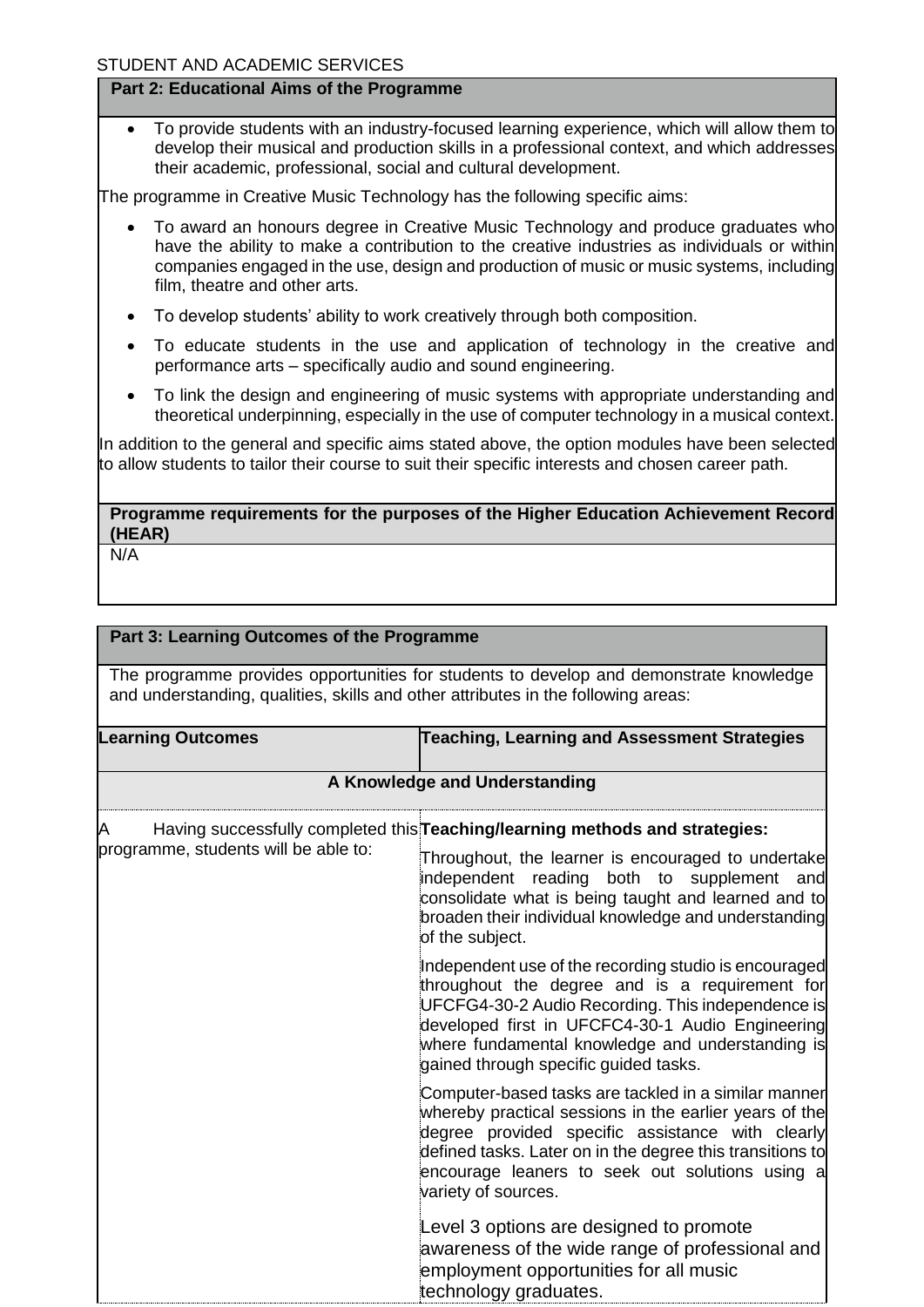| Part 3: Learning Outcomes of the Programme |                                                                                                                                                                           |                                                                                                                                                                                                                                                                                                                                                                                                                                                                                                                                                                                                                                                                                                                                                                                                                                                                                                                                                                                                                                                                                                                                                                                                     |  |  |
|--------------------------------------------|---------------------------------------------------------------------------------------------------------------------------------------------------------------------------|-----------------------------------------------------------------------------------------------------------------------------------------------------------------------------------------------------------------------------------------------------------------------------------------------------------------------------------------------------------------------------------------------------------------------------------------------------------------------------------------------------------------------------------------------------------------------------------------------------------------------------------------------------------------------------------------------------------------------------------------------------------------------------------------------------------------------------------------------------------------------------------------------------------------------------------------------------------------------------------------------------------------------------------------------------------------------------------------------------------------------------------------------------------------------------------------------------|--|--|
|                                            | 1. Describe engineering processes<br>and applications with particular<br>reference to audio systems using<br>real and abstract quantities.                                | Assessment:<br>The outcomes are assessed in core modules through<br>a variety of methods. Where appropriate examinations                                                                                                                                                                                                                                                                                                                                                                                                                                                                                                                                                                                                                                                                                                                                                                                                                                                                                                                                                                                                                                                                            |  |  |
|                                            | 2. Explain the application of<br>computing and other digital<br>technologies to a range of audio-<br>related and music-related<br>practices.                              | are used, principally to test knowledge of theoretical<br>concepts. Coursework is used extensively and offers<br>the opportunity for students to demonstrate their<br>understanding in a number of ways including the<br>writing up of laboratory investigations and recording<br>projects and more general essay-type activities.                                                                                                                                                                                                                                                                                                                                                                                                                                                                                                                                                                                                                                                                                                                                                                                                                                                                  |  |  |
|                                            | 3. Identify symbols, notation and<br>language used in conventional<br>music practice.                                                                                     |                                                                                                                                                                                                                                                                                                                                                                                                                                                                                                                                                                                                                                                                                                                                                                                                                                                                                                                                                                                                                                                                                                                                                                                                     |  |  |
|                                            | 4. Recognise musical instruments<br>both visually and aurally and<br>identify a range of musical genres<br>from the Western Art tradition and<br>from contemporary music. |                                                                                                                                                                                                                                                                                                                                                                                                                                                                                                                                                                                                                                                                                                                                                                                                                                                                                                                                                                                                                                                                                                                                                                                                     |  |  |
|                                            | 5. Identify applications of music and<br>audio technologies in other<br>domains including moving image<br>and multimedia contexts.                                        |                                                                                                                                                                                                                                                                                                                                                                                                                                                                                                                                                                                                                                                                                                                                                                                                                                                                                                                                                                                                                                                                                                                                                                                                     |  |  |
|                                            |                                                                                                                                                                           | <b>B Intellectual Skills</b>                                                                                                                                                                                                                                                                                                                                                                                                                                                                                                                                                                                                                                                                                                                                                                                                                                                                                                                                                                                                                                                                                                                                                                        |  |  |
| B                                          | programme, students will be able to:                                                                                                                                      | Having successfully completed this <b>Teaching/learning methods and strategies:</b><br>Intellectual skills are developed through tutorials and<br>practical sessions that stimulate students' critical,<br>analytical and problem-solving abilities. Computer<br>programming skills are developed to support a means<br>of exercising students' problem-solving skills in<br>individual and group-based activities. During music<br>studio sessions the students have the opportunity to<br>rehearse their problem-solving and analytical skills by<br>appraising a range of possible solutions to modern<br>recording problems and determining the<br>most<br>appropriate technique for the creation of professional<br>sound recordings. Business skills are developed and<br>embedded across a range of modules rather than<br>being delivered through dedicated modules. This is<br>due to the wide range of business destinations in<br>which our graduates could find themselves. For<br>example, business concerns in the music industry are<br>developed in music recording modules and the<br>business of software engineering is covering in the<br>computer programming related modules. |  |  |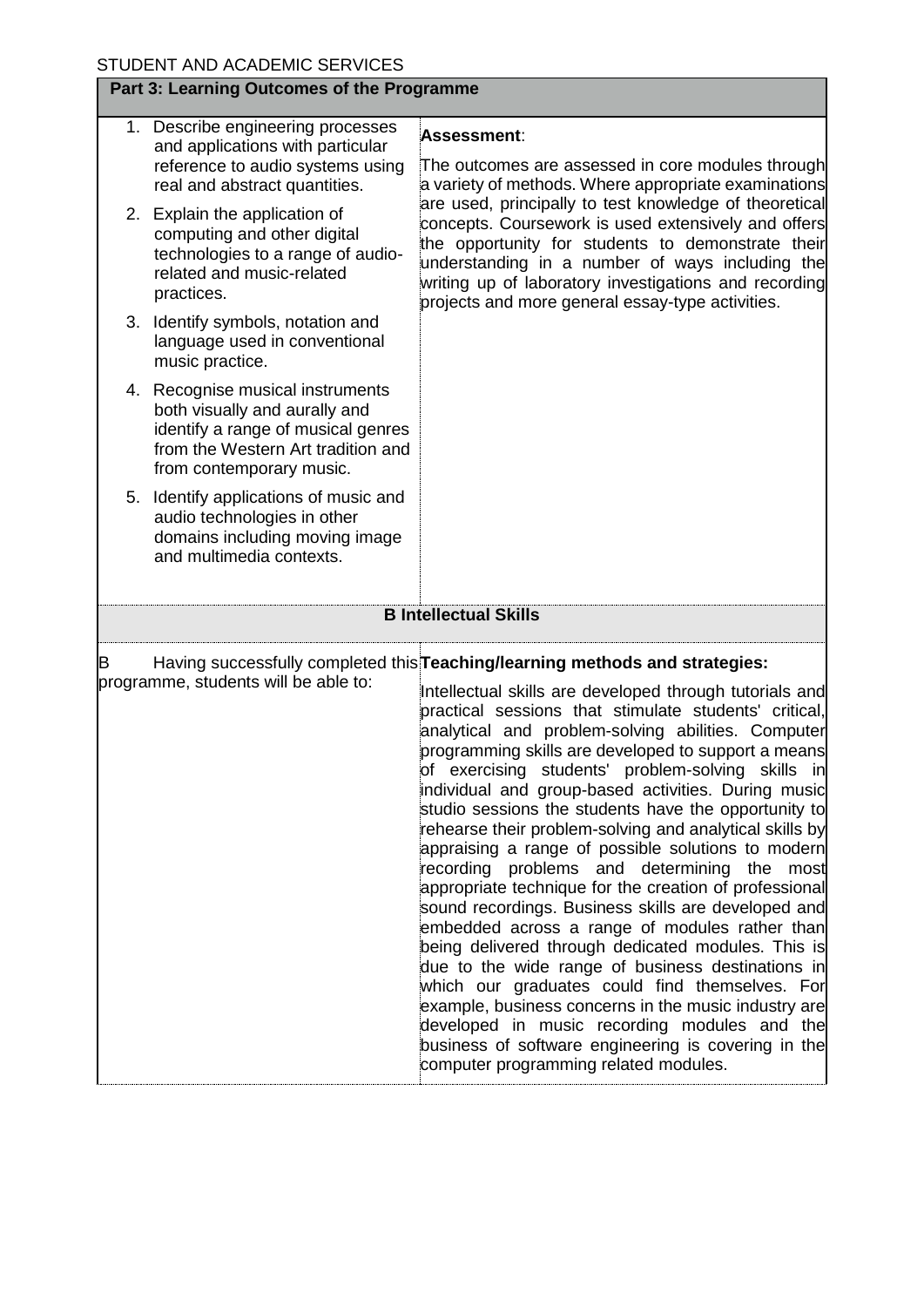|   |  | STUDENT AND ACADEMIC SERVICES                                                                                                                                                                                                                                     |                                                                                                                                                                                                                                                                                                                                                                                        |
|---|--|-------------------------------------------------------------------------------------------------------------------------------------------------------------------------------------------------------------------------------------------------------------------|----------------------------------------------------------------------------------------------------------------------------------------------------------------------------------------------------------------------------------------------------------------------------------------------------------------------------------------------------------------------------------------|
|   |  | Part 3: Learning Outcomes of the Programme                                                                                                                                                                                                                        |                                                                                                                                                                                                                                                                                                                                                                                        |
|   |  | 1. Apply logical thinking and the use<br>of symbolic languages to evaluate<br>problems that arise in engineering.                                                                                                                                                 | Assessment:<br>the relationships between real and Intellectual skills 1 and 2 are assessed mainly through<br>abstract quantities in the context of coursework and examination throughout the award.<br>Intellectual skills 3 and 4 are assessed by coursework                                                                                                                          |
|   |  | 2. Develop problem-solving<br>strategies in musical and technical<br>contexts.                                                                                                                                                                                    | and examination mainly within UFCFG4-30-2 Audio<br>Recording<br>well<br>as<br><b>UFCFC4-30-1</b><br>Audio<br>as<br>Engineering.                                                                                                                                                                                                                                                        |
|   |  | 3. Interpret acoustic and electrical<br>theory in the context of the<br>recording studio, performance<br>events and other relevant<br>scenarios.                                                                                                                  | The project module, UFCF96-45-3 Music Technology<br>Project, with its assessment based on a substantial<br>report and significant focused practical activity, further<br>develops intellectual skills, particularly skill 2                                                                                                                                                            |
|   |  | 4. Evaluate the application of<br>business, marketing and other<br>professional practice to a range of<br>products and vocations including<br>the creative industries, product<br>development and software<br>engineering.                                        |                                                                                                                                                                                                                                                                                                                                                                                        |
|   |  |                                                                                                                                                                                                                                                                   | <b>C Subject, Professional and Practical Skills</b>                                                                                                                                                                                                                                                                                                                                    |
| С |  | programme, students will be able to:                                                                                                                                                                                                                              | Having successfully completed this Teaching/learning methods and strategies:<br>The ability to work with music systems in a                                                                                                                                                                                                                                                            |
|   |  | 1. Manage the use of computing and<br>recording studio technologies in<br>the creation of music and audio<br>recordings and other products.<br>2. Analyse sound and music both<br>aurally and through technical<br>processes using a range of<br>representations. | professional practical manner and the application of<br>mathematical techniques to problems associated with<br>music systems are major aims of the award.                                                                                                                                                                                                                              |
|   |  |                                                                                                                                                                                                                                                                   | Tutorials consolidate material introduced in the lecture<br>environment, which together with computer laboratory<br>practice using appropriate software, facilitate<br>interpretation of theory to practical problems.                                                                                                                                                                 |
|   |  |                                                                                                                                                                                                                                                                   | Students are encouraged to work to professional<br>timescales using footage sourced from professional<br>broadcasters, and work with a range of industry-<br>standard hardware, software and middleware systems<br>to provide a professional context to their work.                                                                                                                    |
|   |  |                                                                                                                                                                                                                                                                   | As discussed above, independent learning is<br>developed across the three levels of undergraduate<br>study broadly through project-based coursework<br>tasks. Analysis of the physics and acoustics of musical<br>instruments applied to audio recording is also<br>developed through a practical and research based<br>approach in UFCFN5-15-3 Instrument Recording<br>Investigation. |
|   |  |                                                                                                                                                                                                                                                                   | Throughout the degree, listening skills are developed<br>through lectures, tutorials and practical sessions.<br>These listening skills range from musical skills<br>developed at Level 1 in UFCFML-15-1 Exploring<br>Music which introduces or consolidates students'<br>musical skills. Listening is embedded in all modules to                                                       |

evaluate the results of all audio-based activities from music recording to post-production environments in

UFCFD4-15-3 Audio Post Production.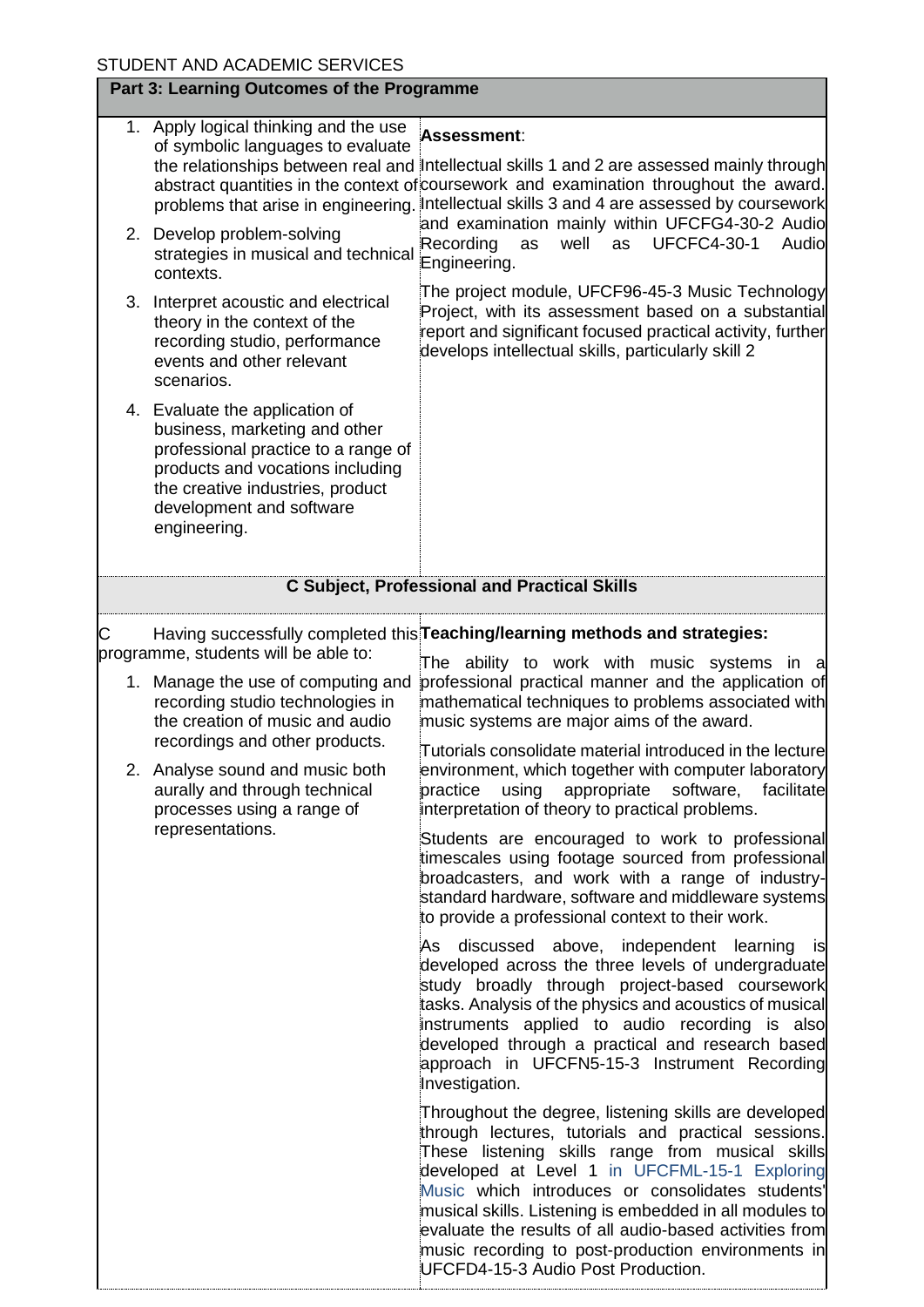|                                         | Part 3: Learning Outcomes of the Programme                                                                                                                                                                                                                                                                                                                                                                                                                                                                                                                                                                                                                                                                                                                                                                                                                                                                 |                                                                                                                                                                                                                                                                                                                                                                                                                                                                                                                                                                                                                                                                                                                                                                                                                                                                                                                                                                                                                                                                                                                                                                                                                                                                                                                                                 |  |  |
|-----------------------------------------|------------------------------------------------------------------------------------------------------------------------------------------------------------------------------------------------------------------------------------------------------------------------------------------------------------------------------------------------------------------------------------------------------------------------------------------------------------------------------------------------------------------------------------------------------------------------------------------------------------------------------------------------------------------------------------------------------------------------------------------------------------------------------------------------------------------------------------------------------------------------------------------------------------|-------------------------------------------------------------------------------------------------------------------------------------------------------------------------------------------------------------------------------------------------------------------------------------------------------------------------------------------------------------------------------------------------------------------------------------------------------------------------------------------------------------------------------------------------------------------------------------------------------------------------------------------------------------------------------------------------------------------------------------------------------------------------------------------------------------------------------------------------------------------------------------------------------------------------------------------------------------------------------------------------------------------------------------------------------------------------------------------------------------------------------------------------------------------------------------------------------------------------------------------------------------------------------------------------------------------------------------------------|--|--|
|                                         |                                                                                                                                                                                                                                                                                                                                                                                                                                                                                                                                                                                                                                                                                                                                                                                                                                                                                                            | Assessment:                                                                                                                                                                                                                                                                                                                                                                                                                                                                                                                                                                                                                                                                                                                                                                                                                                                                                                                                                                                                                                                                                                                                                                                                                                                                                                                                     |  |  |
|                                         |                                                                                                                                                                                                                                                                                                                                                                                                                                                                                                                                                                                                                                                                                                                                                                                                                                                                                                            | The possession of these skills is demonstrated by the<br>development of practical studio and laboratory work,<br>coursework, presentations and examinations. The<br>practical nature of the skills to be acquired means that<br>specifically<br>addressed<br>by<br>particular<br>some are<br>modules.                                                                                                                                                                                                                                                                                                                                                                                                                                                                                                                                                                                                                                                                                                                                                                                                                                                                                                                                                                                                                                           |  |  |
|                                         |                                                                                                                                                                                                                                                                                                                                                                                                                                                                                                                                                                                                                                                                                                                                                                                                                                                                                                            | <b>D Transferable Skills and other attributes</b>                                                                                                                                                                                                                                                                                                                                                                                                                                                                                                                                                                                                                                                                                                                                                                                                                                                                                                                                                                                                                                                                                                                                                                                                                                                                                               |  |  |
| D                                       |                                                                                                                                                                                                                                                                                                                                                                                                                                                                                                                                                                                                                                                                                                                                                                                                                                                                                                            | Teaching/learning methods and strategies:                                                                                                                                                                                                                                                                                                                                                                                                                                                                                                                                                                                                                                                                                                                                                                                                                                                                                                                                                                                                                                                                                                                                                                                                                                                                                                       |  |  |
| 1.<br>2.<br>5.<br>6.<br>$\mathcal{L}$ . | orally or in writing.<br>Self-management skills: to manage<br>one's own time; to meet deadlines; to<br>work with others.<br>3. IT skills in context: to use software<br>tools in the context of application<br>development.<br>4. Logical reasoning and problem-solving<br>skills: To undertake analysis and<br>interpretation of information in the<br>context of the computing and<br>technology and music disciplines.<br>Problem formulation: To express<br>problems in appropriate notations.<br>Progression to independent learning:<br>To gain experience of, and to develop<br>skills in, learning independently of<br>structured class work. For example, to<br>develop the ability to use on-line<br>facilities to further self-study.<br>Comprehension of professional<br>literature: to read and to use literature<br>sources appropriate to the discipline to<br>support learning activities. | Communication skills: to communicate 1. Communication skills are developed through a<br>variety of methods and strategies including the<br>following:<br>Students maintain laboratory log books<br>Students participate in electronic<br>conferences, workshops, and groupwork<br>sessions.<br>Students participate in discussion tutorials<br>$\bullet$<br>Students present research topic findings in<br>$\bullet$<br>tutorials<br>Students participate in individual tutorials<br>$\bullet$<br>Students respond to feedback both formative<br>$\bullet$<br>and summative<br>2. Self-management skills are developed through<br>a variety of methods and strategies including the<br>following:<br>Students conduct self-managed practical work<br>Students participate in practically-oriented<br>tutorial laboratory sessions<br>Students work through practical work-sheets<br>in teams<br>Students participate in electronic group-<br>working tutorials<br>3. Students arriving on this programme tend<br>already to be fairly fluent in IT skills. This is<br>developed further within the context of the<br>recording studio which makes heavy use of<br>computing software as a core skill for the<br>programme and in the following ways:<br>Students conduct self-managed practical<br>work<br>Students participate in experimental |  |  |
|                                         |                                                                                                                                                                                                                                                                                                                                                                                                                                                                                                                                                                                                                                                                                                                                                                                                                                                                                                            | investigation tutorials<br>Students work through practical work-sheets<br>$\bullet$<br>in teams<br>Students make use of online teaching<br>materials<br>Students use a range of development and<br>٠<br>audio tools, methods, and packages<br>Students are encouraged to practice<br>$\bullet$<br>programming to extend their skills<br>Students make sustained use of the internet                                                                                                                                                                                                                                                                                                                                                                                                                                                                                                                                                                                                                                                                                                                                                                                                                                                                                                                                                             |  |  |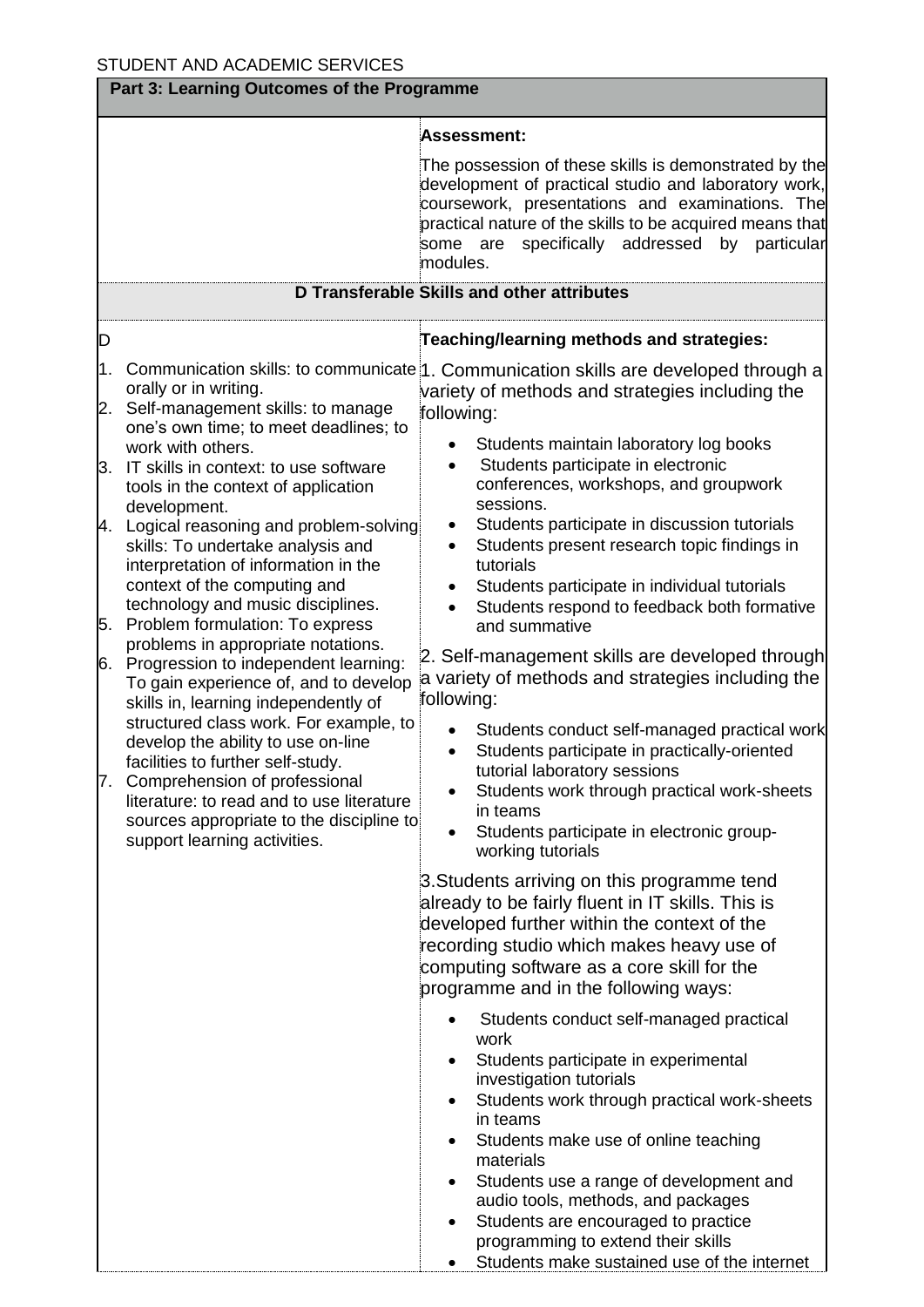| Part 3: Learning Outcomes of the Programme |                                                                                                                                                                                                                                                                                                                                                                                                                                                                                                               |  |  |
|--------------------------------------------|---------------------------------------------------------------------------------------------------------------------------------------------------------------------------------------------------------------------------------------------------------------------------------------------------------------------------------------------------------------------------------------------------------------------------------------------------------------------------------------------------------------|--|--|
|                                            | Students submit coursework via online<br>$\bullet$<br>submission systems and receive feedback via<br>similar routes<br>Students undertake computer-based exams                                                                                                                                                                                                                                                                                                                                                |  |  |
|                                            | 4. Logical reasoning skills are developed through<br>a variety of methods and strategies including the<br>following:                                                                                                                                                                                                                                                                                                                                                                                          |  |  |
|                                            | Case-Studies are used to explore design<br>issues with students<br>Students practice design and programming<br>Students sketch designs of larger systems<br>Students plan and execute recording sessions<br>and deal with unexpected problems that arise<br>during time-critical activities                                                                                                                                                                                                                   |  |  |
|                                            | 5. Problem formulation skills are developed<br>through a variety of methods and strategies<br>including the following:                                                                                                                                                                                                                                                                                                                                                                                        |  |  |
|                                            | Students practice design and programming<br>Students develop recording session plans<br>Students produce stage plans for live events                                                                                                                                                                                                                                                                                                                                                                          |  |  |
|                                            | 6. Progression to independent learning is<br>developed through a variety of methods and<br>strategies including the following:                                                                                                                                                                                                                                                                                                                                                                                |  |  |
|                                            | Students are encouraged to practice all<br>practical activities within the programme to<br>extend their skills<br>Students are encouraged to research relevant<br>topics<br>Students are encouraged to use the library,<br>the internet and other online facilities to<br>discover information and broaden knowledge<br>Students are encouraged to articulate and<br>reflect upon their own ideas and experiences<br>Students negotiate the content and structure<br>of their individual projects with tutors |  |  |
|                                            | 7. Comprehension of professional literature is<br>developed through a variety of methods and<br>strategies including the following:                                                                                                                                                                                                                                                                                                                                                                           |  |  |
|                                            | Students are encouraged to access online<br>material<br>Material is recommended to the students in<br>module syllabi and by tutors<br>Students are required to research and refer to<br>appropriate literature in assignments and the<br>individual project                                                                                                                                                                                                                                                   |  |  |
|                                            | Assessment:                                                                                                                                                                                                                                                                                                                                                                                                                                                                                                   |  |  |
|                                            | 1. Communication skills are assessed mainly by<br>examination, but also by in-class tests, essays,<br>presentations and poster presentations.                                                                                                                                                                                                                                                                                                                                                                 |  |  |

┓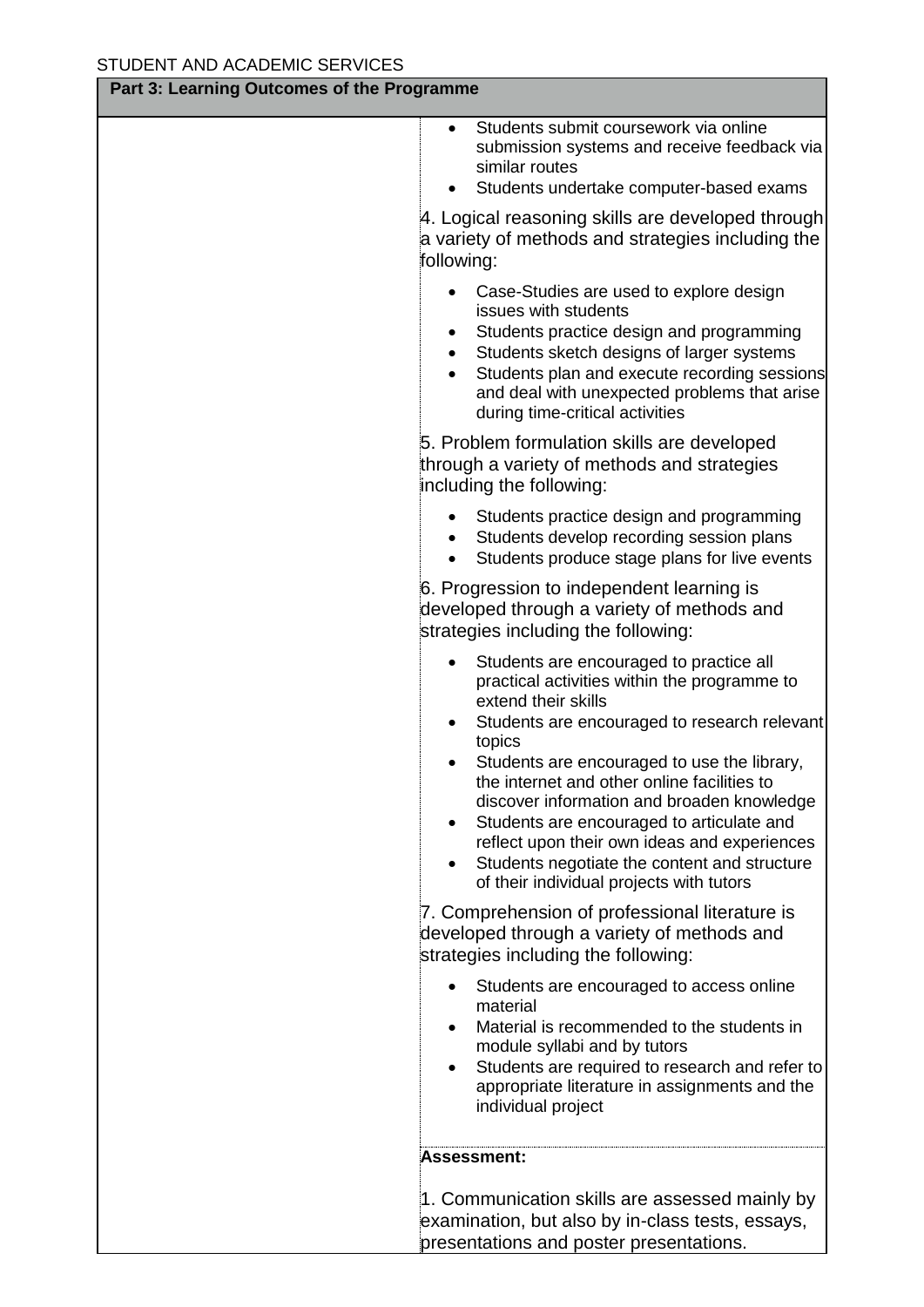#### **Part 3: Learning Outcomes of the Programme**

| 2. The other skills are assessed through a<br>number of similar instruments including the<br>following:<br>Individual and group projects<br><b>Practical assignments</b><br>Portfolio of exercises<br>3. In addition self-management skills are assessed by |  |
|-------------------------------------------------------------------------------------------------------------------------------------------------------------------------------------------------------------------------------------------------------------|--|
| both peers and tutors through GDP sessions and<br>generally throughout the course.                                                                                                                                                                          |  |
|                                                                                                                                                                                                                                                             |  |
|                                                                                                                                                                                                                                                             |  |

#### **Part 4: Student Learning and Student Support**

## **Teaching and learning strategies to enable learning outcomes to be achieved and demonstrated**

**Pastoral Support Pastoral** care is provided through the University-wide Student Advisers, a team of staff who provide comprehensive, full-time student support service on a drop-in basis or by appointment. Advisers are trained to provide advice on matters commonly of concern, including regulatory and other matters; the Adviser will, when necessary, advise the student to seek advice to from other professional services including the University's Student Services Department or from members of academic staff.

## **Independent Study**

Many modules require students to carry out independent study, such as research for projects and coursework assignments, and a full range of facilities are available to help students with these. The philosophy is accordingly to offer students both guided support and opportunities for independent study. Guided support, mainly in the form of timetabled sessions, takes the form of lectures, tutorials, seminars and practical laboratory sessions. Students are expected to attend all sessions on their timetable, and this is especially important because of the high content of practical work in the programme.

This route to independent learning is developed across the three levels of undergraduate study. Initially, learners are provided with specific texts and sources to provide support for lectures, tutorials, practical sessions, assignments and exams. This approach is then developed to guide students to select appropriate sources and texts for a particular task. This culminates in UFCF96-45-3 Music Technology Project where learners must first select an appropriate project task. Subsequently, they research the necessary texts and other resources required to undertake the project, and plan a significant portion of time dedicated to this project.

The development of independent study will also be assisted by the nature of the support offered in other individual modules. Typically, module leaders will provide a plan for the module indicating the activities to be carried out and the forms of learning to be undertaken during the delivery of the module, with a view to encouraging students to plan ahead and to take responsibility for managing their time and resources. This responsibility is generally weighted towards the module teaching team in the early part of the course and shift towards the student as they progress to graduation.

**Computing Facilities** The Faculty offers a specialised computing facility alongside the general University provisions. There are multiple computing laboratories of 20 plus seats all running Macintosh based systems required for this program. The specialist laboratories are augmented with software resources and hardware equipment necessary for the delivery of the modules. One of the most popular areas within the Faculty is the Open Access laboratory. This area is never timetabled and gives students the opportunity to access machines at all times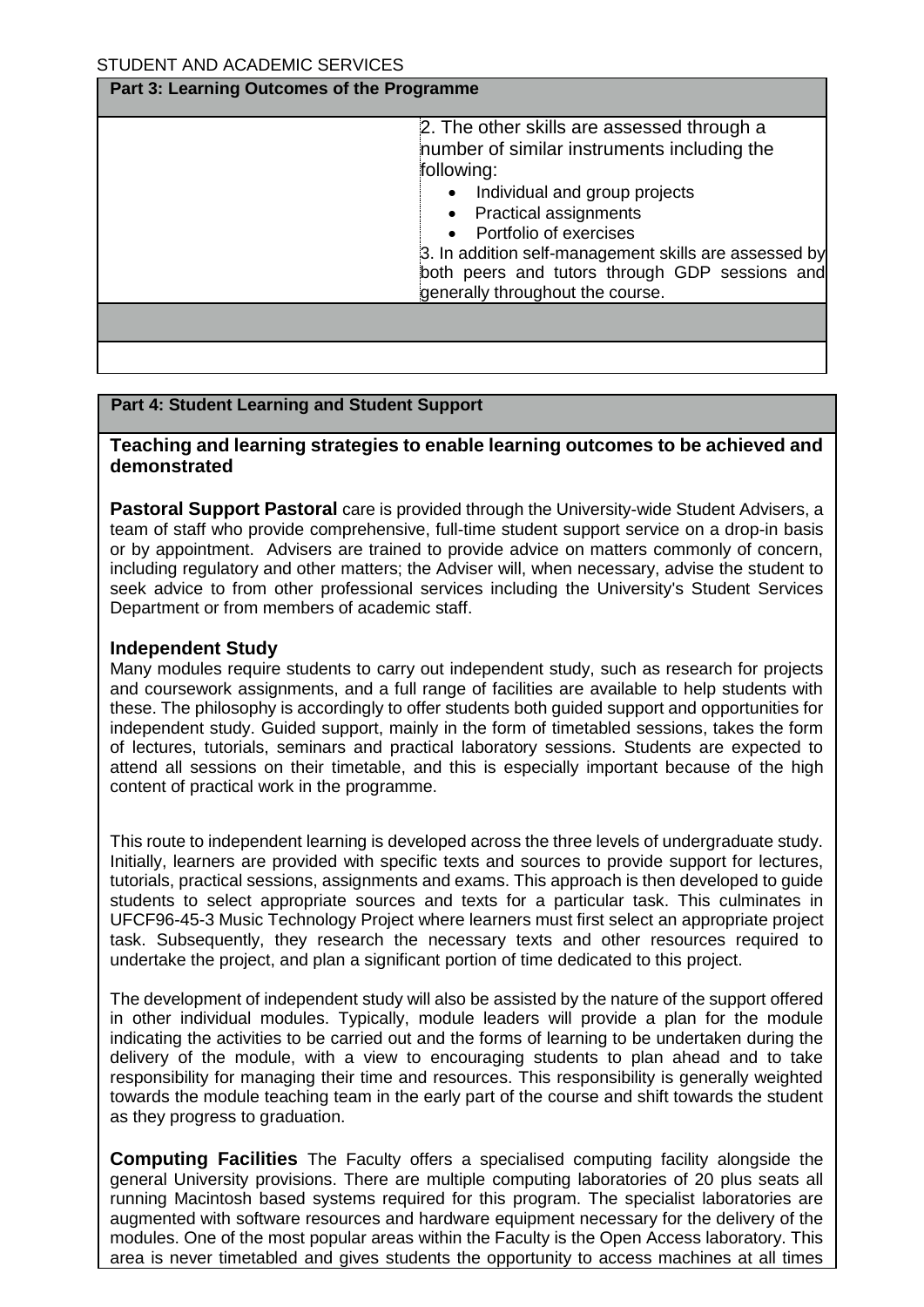#### **Part 4: Student Learning and Student Support**

during opening hours. This is a mixed environment consisting of Macintosh, PCs and Unix workstations.

**Professional Contexts** The teaching staff on the programme are drawn from a range of backgrounds to support the varied activities undertaken within the programme. These included those with pure academic backgrounds, research and professional practitioners from audio-related industries. This balance enhances the student experience and employability prospects.

#### **Description of the teaching resources provided for students**

The teaching staff on the programme are drawn from a range of backgrounds to support the varied activities undertaken within the programme. These included those with pure academic backgrounds, research and professional practitioners from audio-related industries. This balance enhances the student experience and employability prospects.

**Part 5: Assessment**

A: Approved to [University Regulations and Procedures](http://www1.uwe.ac.uk/students/academicadvice/assessments/regulationsandprocedures.aspx)

#### **Part 6: Programme Structure**

This structure diagram demonstrates the student journey from Entry through to Graduation for a typical **full time student**, including: level and credit requirements, interim award requirements, module diet, including compulsory and optional modules

| <b>ENTRY</b> |                                                                                                 |                                                                                               | <b>Compulsory Modules</b>           |                                                                                           | <b>Interim Awards</b>         |  |
|--------------|-------------------------------------------------------------------------------------------------|-----------------------------------------------------------------------------------------------|-------------------------------------|-------------------------------------------------------------------------------------------|-------------------------------|--|
|              |                                                                                                 |                                                                                               | UFCFML-15-1                         | <b>Exploring Music</b>                                                                    | <b>HE</b><br>Cert<br>Creative |  |
|              |                                                                                                 |                                                                                               | UFCFPL-15-1                         | Introduction to Composition                                                               | Music Techology               |  |
|              |                                                                                                 | Year <sub>1</sub>                                                                             | <b>UFCFF4-30-1</b>                  | Introductory Audio Programming                                                            |                               |  |
|              |                                                                                                 |                                                                                               | <b>UFCFH4-30-1</b>                  | Audio Technology                                                                          |                               |  |
|              |                                                                                                 |                                                                                               | <b>UFCFC4-30-1</b>                  | Audio Engineering                                                                         |                               |  |
|              |                                                                                                 |                                                                                               | <b>Compulsory Modules</b>           |                                                                                           | <b>Interim Awards</b>         |  |
|              |                                                                                                 |                                                                                               | <b>UFCFT3-30-2</b>                  | <b>Advanced Composition</b>                                                               | Dip HE Creative Music         |  |
|              |                                                                                                 |                                                                                               |                                     |                                                                                           | Techology                     |  |
|              |                                                                                                 |                                                                                               | Three modules from five options     |                                                                                           |                               |  |
|              |                                                                                                 |                                                                                               | UFCFRL-30-2                         | Research and Practice in Music Technology                                                 |                               |  |
|              |                                                                                                 |                                                                                               | <b>UFCFG4-30-2</b>                  | Audio Recording                                                                           |                               |  |
|              |                                                                                                 |                                                                                               | <b>UFCFE4-30-2</b>                  | Audio Process Design and Implementation                                                   |                               |  |
|              |                                                                                                 |                                                                                               | <b>UFCFA4-30-2</b>                  | <b>Applied Audio Systems</b>                                                              |                               |  |
|              |                                                                                                 | Year <sub>2</sub>                                                                             | <b>UFCF9G-30-2</b>                  | Mobile and Physical Computing                                                             |                               |  |
|              |                                                                                                 |                                                                                               |                                     |                                                                                           |                               |  |
|              |                                                                                                 | Year Out: Students may optionally complete a placement year. For students on placement, there |                                     |                                                                                           |                               |  |
|              | is an opportunity to complete a professional practice module and be awarded 15 level 3 credits. |                                                                                               |                                     |                                                                                           |                               |  |
|              |                                                                                                 |                                                                                               |                                     | The professional experience module is shown in the option list for year 3 but is actually |                               |  |
|              |                                                                                                 |                                                                                               | completed during the year out.      |                                                                                           |                               |  |
|              |                                                                                                 |                                                                                               | Compulsory Modules                  |                                                                                           | <b>Interim Awards</b>         |  |
|              |                                                                                                 |                                                                                               | UFCF96-45-3                         | <b>Music Technology Project</b>                                                           | BSc<br>Creative Music         |  |
|              |                                                                                                 |                                                                                               |                                     |                                                                                           | Techology                     |  |
|              |                                                                                                 |                                                                                               | At least two Modules selected from: |                                                                                           |                               |  |
|              |                                                                                                 |                                                                                               | <b>UFCFV3-15-3</b>                  | <b>Advanced Performance Recital</b>                                                       |                               |  |
|              |                                                                                                 |                                                                                               | <b>UFCFL6-15-3</b>                  | Sonic Art                                                                                 |                               |  |
|              |                                                                                                 | Year <sub>3</sub>                                                                             | <b>UFCF9H-15-3</b>                  | <b>Advanced Composition II</b>                                                            |                               |  |
|              |                                                                                                 |                                                                                               | Optional Modules*                   |                                                                                           |                               |  |
|              |                                                                                                 |                                                                                               | <b>UFCFE6-15-3</b>                  | Professional Experience OR UFCFWJ-15-                                                     |                               |  |
|              |                                                                                                 |                                                                                               |                                     | 3 International Experience OR UFCFVJ-15-3 Professional                                    |                               |  |
|              |                                                                                                 |                                                                                               | Development                         |                                                                                           |                               |  |
|              |                                                                                                 |                                                                                               |                                     |                                                                                           |                               |  |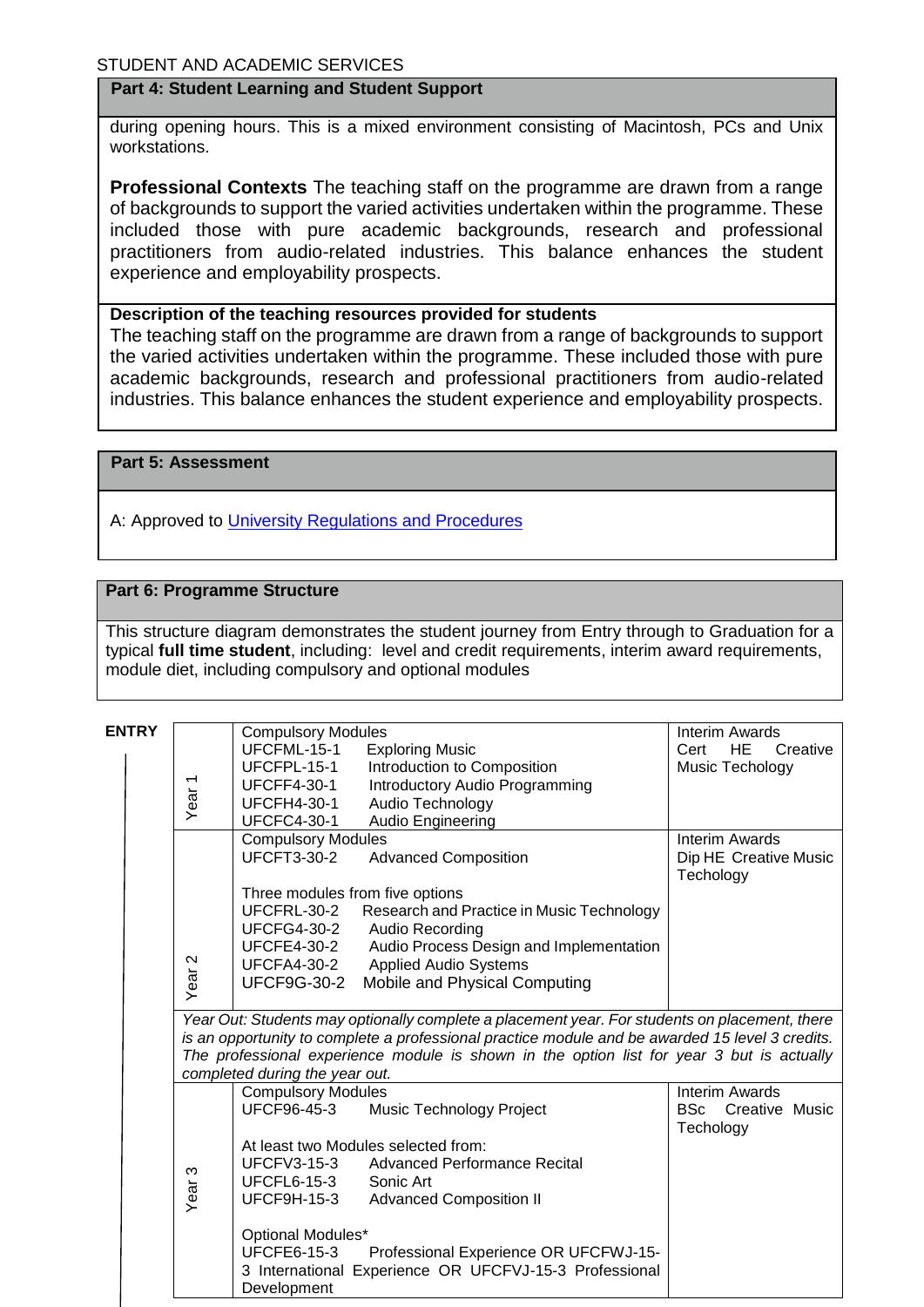| <b>UFCFV5-15-3</b> | Live Sound                         |  |
|--------------------|------------------------------------|--|
| <b>UFCFD4-15-3</b> | <b>Audio Post Production</b>       |  |
| <b>UFCFN5-15-3</b> | Instrument Recording Investigation |  |
| <b>UFCFA6-15-3</b> | Audio For Game                     |  |
| <b>UFCF94-15-3</b> | Software Development for Audio     |  |
| <b>UFCFE5-15-3</b> | Game Audio Programming             |  |
| UFCFTJ-15-3        | <b>Architectural Acoustics</b>     |  |
|                    |                                    |  |

## **GRADUATION**

\*All three modules may be selected from the three 'compulsory option modules' in addition to an appropriate number of Optional Modules.

## **Part 7: Entry Requirements**

The University's Standard Entry Requirements apply with the following additions:

(a) evidence of achievement in Mathematics at GCSE Grade C or equivalent

(b) an A level or equivalent in a scientific or technological subject.

(c) an A level or equivalent in Music or Grade 8 level musical performance

Tariff points as appropriate for the year of entry - up to date requirements are available through the [courses database.](http://www1.uwe.ac.uk/whatcanistudy/courses)

# **Part 8: Reference Points and Benchmarks**

## *QAA subject benchmark statements*

The Audio Music Technology programme falls within the cognate area of the QAA Engineering benchmark. The Engineering Benchmark Statement contains statements of the standards expected of graduates at threshold levels. Graduates of this programme will be able to meet the required standards to meet the benchmark. In addition, some elements of both the Computing and the Music benchmark statements have been influential such as Musical performance and composition (Sections 3.8 and 3.9 Music) and Music technology and acoustics (Sections 3.14 and 3.15 Music) and Programming fundamentals (Appendix B Computing).

## *University strategies and policies*

The development of this programme reflects well institutional policies and is fully consistent with the University's commitment to 'make a positive difference to our students, business and society'.

This programme supports the University's Strategic Partnership themes as represented by the INSPIRE acronym:

- Innovation
- Nurturing Talent
- Student Experience
- Participation
- Internationalisation
- Research
- Exchange